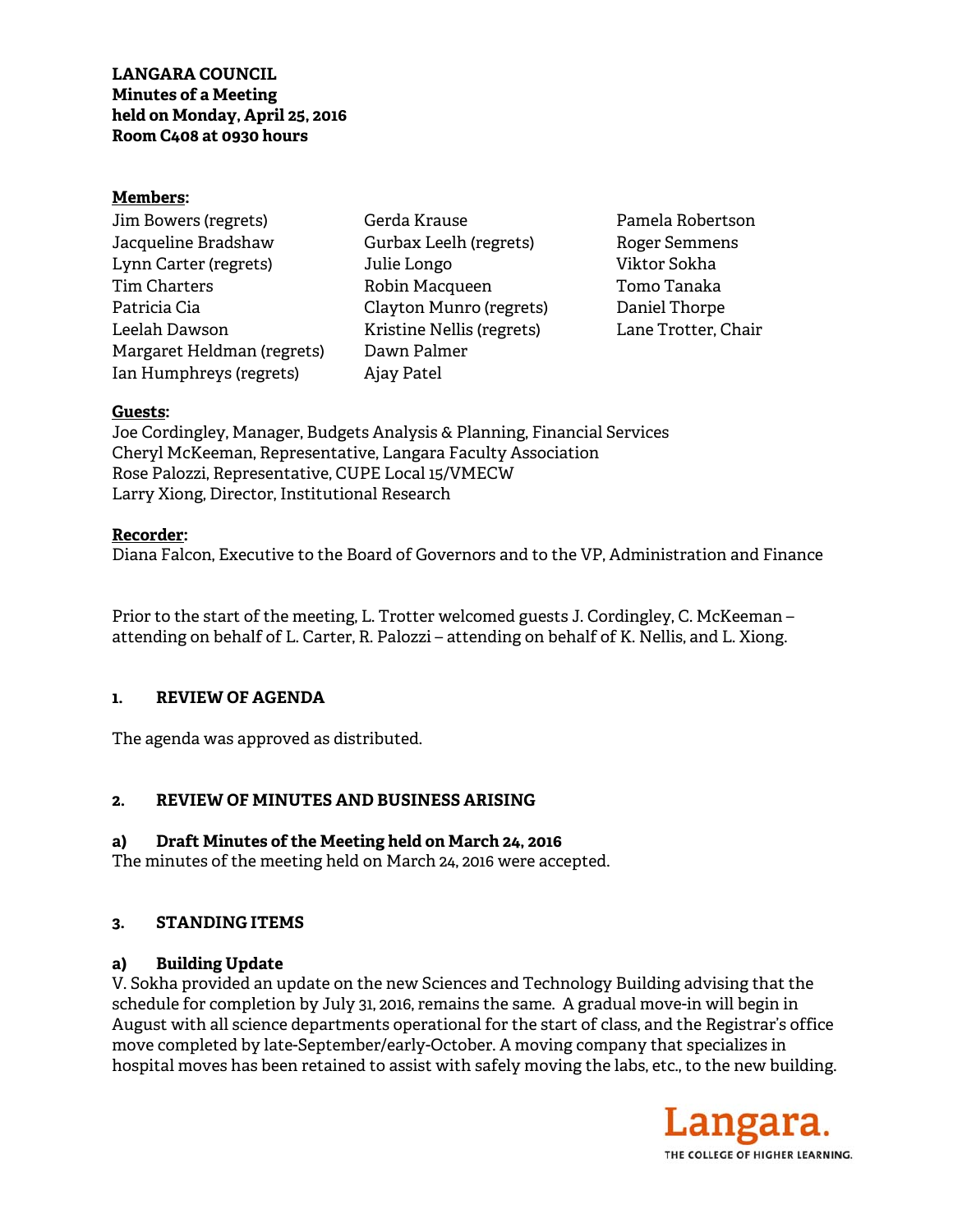#### **Page 2 of 4 Minutes of a Langara Council Meeting held on Monday, April 25, 2016**

The renovation of Building A will be the next phase starting sometime in fall 2016. To accommodate the transition to the new building, the Executive office and the offices of Communications and Marketing will move temporarily to portables which will be located next to Building B.

# **b) IT Update**

J. Madan provided an update on several IT projects that are involved in many areas of the college, and highlighted the following :

- **Essential Systems Stabilization and Security Enhancements (ESSSE):** a secondary Langara College website has been implemented and is in the final testing phase. The website is planned to go live by May 30, 2016.
- **Office 365 Email Migration** is expected to be completed by the summer of 2016.
- **Windows Migration** to replace Windows XP ongoing testing for Windows 8.1 and 10.

## **4. FOR INFORMATION**

## **a) College Survey Governance Guides & Procedures**

L. Xiong highlighted the document attached to the agenda titled "Langara College Survey – Governance Guidelines and Procedures". He advised that the document was created by the Survey Management Committee to provide guidelines on how to obtain approval for surveys that are exempted from the review of the Ethics Review Board (ERB). The document was created based on feedback from stakeholders and, although not a policy, the document provides guidelines in conducting surveys for research or college business. Discussion ensued and member's questions were answered.

It was moved by R. Semmens and seconded by J. Bradshaw

 **THAT, the Langara College Survey Governance Guidelines and Procedures be approved as presented.** 

**Carried Unanimously.** 

The next steps to implementation is to post a notice to the By the Way, add it to the Leaders Toolkit, and post it on the Institutional Research Department website.

**ACTION: L. Xiong** 

## **b) Employee Engagement Survey Results**

D. Palmer made a presentation on the Employee Engagement Survey conducted by TalentMap in February 2016 and provided an overview of the process and results. She advised that there was a 58% response rate with a benchmark of 66%. She reviewed the engagement and performance scores noting that the results were very favorable. She advised that a leaders meeting will be held to review the results with an action plan to communicate to the college community in the fall 2016.

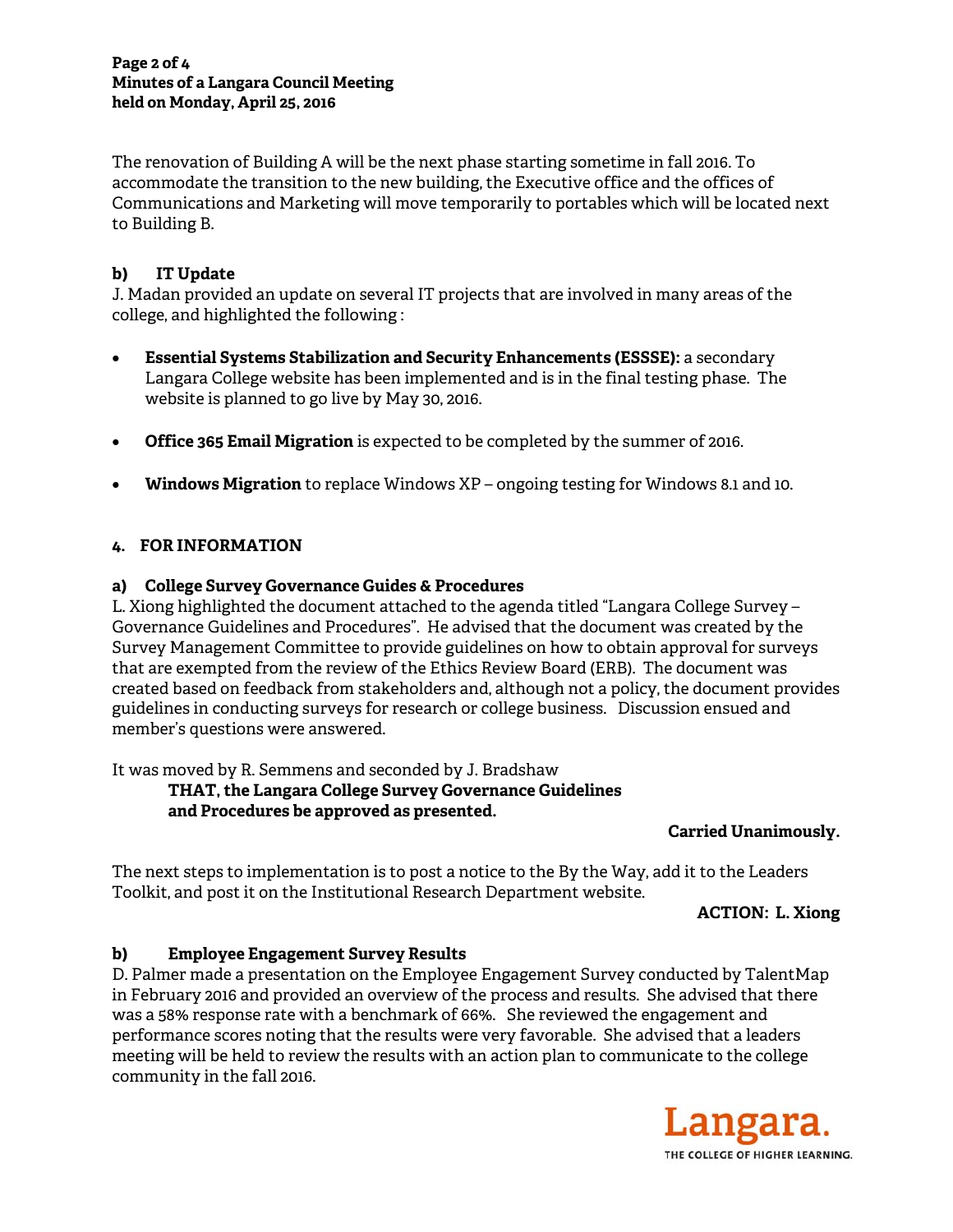# **c) Integrated Plan**

A. Patel made a presentation on the Integrated Plan and distributed at the table a document titled "Academic & Services Initiatives Funding 2016-17".He noted that the document identifies integrated academic and service priorities initiatives for Langara College for the 2016/17 academic year. The development, recognition and funding of the initiatives presented is grounded in, and fundamentally aligned with, the College's recently adopted Strategic Plan 2020. A thematic priority to support the mission for academic excellence by prioritizing financial sustainability has been adopted as a particular focus for the first two years. The five priorities of the Academic Plan listed below are reflected in the choice of initiatives that form the focus of activities in the coming year:

- Learning and teaching
- Student support
- Aboriginal initiatives
- International initiatives
- Environmental, financial and social sustainability

A. Patel highlighted activities, initiatives and staffing priorities that were included and initiated in the 2015-16 budget and are carried forward as ongoing activities in the 2016/17 budget (\$1,076,250), funding from existing budgets (\$898,800), enhancement funding (\$1,011,500), and funding from periodic budget review (\$890,800).

He highlighted the use of funds in each funding source noting that IT, Facilities and additional sections are not included. He advised that the college is committed to undertaking budget reviews and investing in areas to support the increase of students. Once an announcement is released funds should be made available within a week.

He highlighted the Integrated Plan Timeline (distributed at the table) and asked members to contact Ramon Rodrigo with their comments so he can make corrections as necessary to align our processes.

## **d) 2016/17 Quarterly Review**

V. Sokha provide a quarterly review of the 2016/17 budget and advised that the college has committed revenue expenses relative to budget estimates. A number of budget enhancements were received but only the most urgent requests were approved. He advised that there will be three budget reviews throughout the year – in July to coincide with fall enrolment, in September to coincide with summer enrolment, and in mid-January to coincide with spring enrolment. In consultation with budget officers, there will be a review of budgets to ensure accuracy and once completed, any significant changes will be incorporated into adjusted budget. Memo to budget officers is scheduled to be distributed on April 26<sup>th</sup>. There will be a year-end wrap-up and review to determine how we did, look into the future and use available funds accordingly.